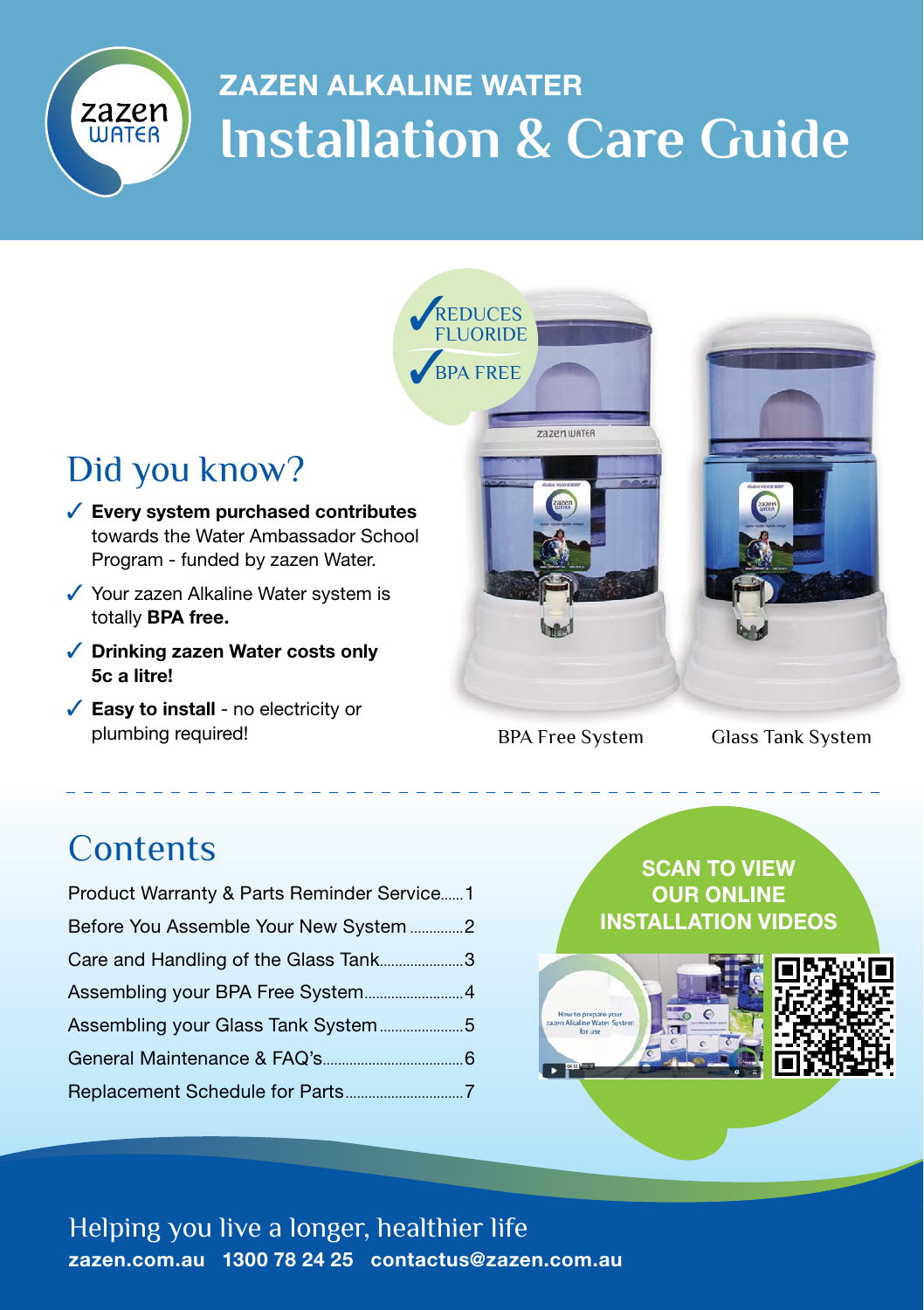Installation & Care Guide

### Thank you for choosing zazen Water *We know you will love the taste*

## Money Back Guarantee



If, for any reason, within 90 days from purchase you are unhappy with your system, please contact zazen or your

local Reseller, so we can arrange for you to send it back. We will refund the purchase price upon return (excluding delivery/postage charges).

We also offer a warranty on all parts of the zazen Water system to be free from any defects for five years from the original date of purchase.



# Customer Parts Reminder Service

We will proactively remind you when it is time to replace your zazen Water parts via email (or text) so you know you are always drinking the highest quality water.

> REGISTER ONLINE

You don't need to remember - *we will!* 



# PRODUCT WARRANTY & REGISTRATION

### Register online at www.zazen.com.au

If you **purchased directly from zazen Water** you are already registered for your Parts Reminder Emails.

If you purchased from a Store, a Clinic or Practitioner please register online or complete the warranty details below, take a photo and send it to 0478 942 160 or email it to contactus@zazen.com.au.

Date purchased:

Name of the Store or Reseller you purchased from:

First name: Surname:

Email address: Mobile number:

Postal address:

# PARTS REMINDER REGISTRATION

Yes, please remind me when I am due to replace my parts by:  $\bigcirc$  email  $\bigcirc$  SMS

#### WHAT PRODUCTS DID YOU PURCHASE?

- Date:
- zazen Alkaline Water System (ZWS)
- zazen Glass Tank (optional extra)
- zazen Streamline Shower Filter

\*We respect your privacy. We do not release or share your details with any third party.

- ADDITIONAL PARTS ORDERED?
- zazen Multi-Stage Filter Cartridge
- zazen Ceramic Filter
- zazen Silver Stones
- **Q** zazen Alkalinity Enhancer
- zazen Mineral Stones

Need to get in touch with us? Call +61 7 3051 5809 or email contactus@zazen.com.au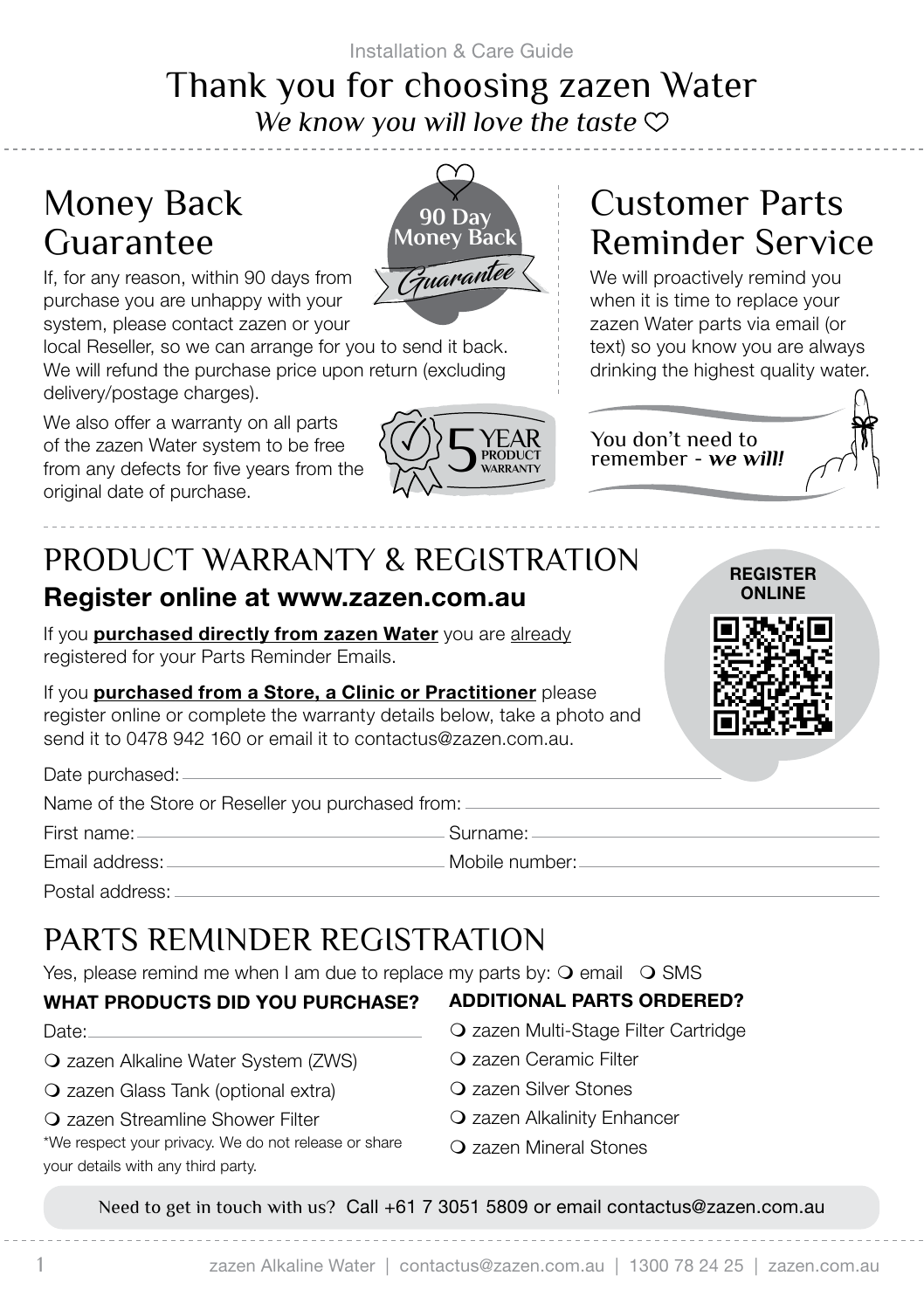# How to prepare your new System

Unpack your zazen Alkaline Water system from the box. (Please RECYCLE all packaging and reuse the plastic bags.) **1**

**2**

**3**

**5**

**6**



- IMPORTANT ~ pre-soak the Mineral Stones (grey) & Silver Stones (reddish) The stones are natural and will release mineral dust initially, which makes the water taste chalky\*. So it is necessary to rinse and then SOAK the stones for 2 days (48 hours) to get rid of the majority of mineral dust.
- Place both sets of stones into a bucket of cold clean water and give them a good rinse. Pour this water onto the garden or recycle it if possible.
- Now soak (by covering all the stones with cold water) over the next 2 days / 48 hours.
- Change the water at least 4 times during this 2 day period.

*(\*You can drink this water if you wish, however some customers find the taste too minerally.)*

**Alkalinity Enhancers (AAE)** - Pre-soak and rinse these in a separate small bowl at the same time as the mineral and silver stones.

**Ceramic Filter** - Gently wipe with a wet soft cloth under cold water, then ensure water saturates and flows (drips) through the Ceramic Filter. **4**

#### Multi-Stage Filter Cartridge Preparation

It is **very important** you prepare this filter as detailed to ensure:

- $\sqrt{\frac{1}{100}}$  Water flows through the filter when placed into the system
- $\sqrt{\ }$ There are no air-bubbles, which may cause the filter to stop and cause overflow from the top tank.
- 1. Fill a 2 litre jug (or bowl) with clean cold water.
- 2. Submerge the Multi-Stage Filter into this jug and wait a minute until all the air bubbles have stopped coming out of the filter.
- 3. Now take the filter out of the water and refill the jug with clean water slowly pour 2 litres of water through the white top of the filter. Make sure the water runs out of the bottom of the filter. Tap the filter firmly on its side (use a tea towel on the kitchen bench) several times to help clear any air bubbles and to move the contents of the filter during this rinse cycle ensuring water runs through the filter again.
- 4. You may find that some black carbon particles run out of the bottom of the filter – this is normal. The carbon (from Stage 1 of the Filter Cartridge) is harmless and also a great cleanser in the body; it will simply settle onto the bottom of the lower tank.
- Rinse all parts of the system containers with warm water and wipe dry - do not use detergents.

VIEW **OUR INSTALLATION** VIDEOS ZAZEN.COM.AU



All boxes are made from 100% recycled cardboard.



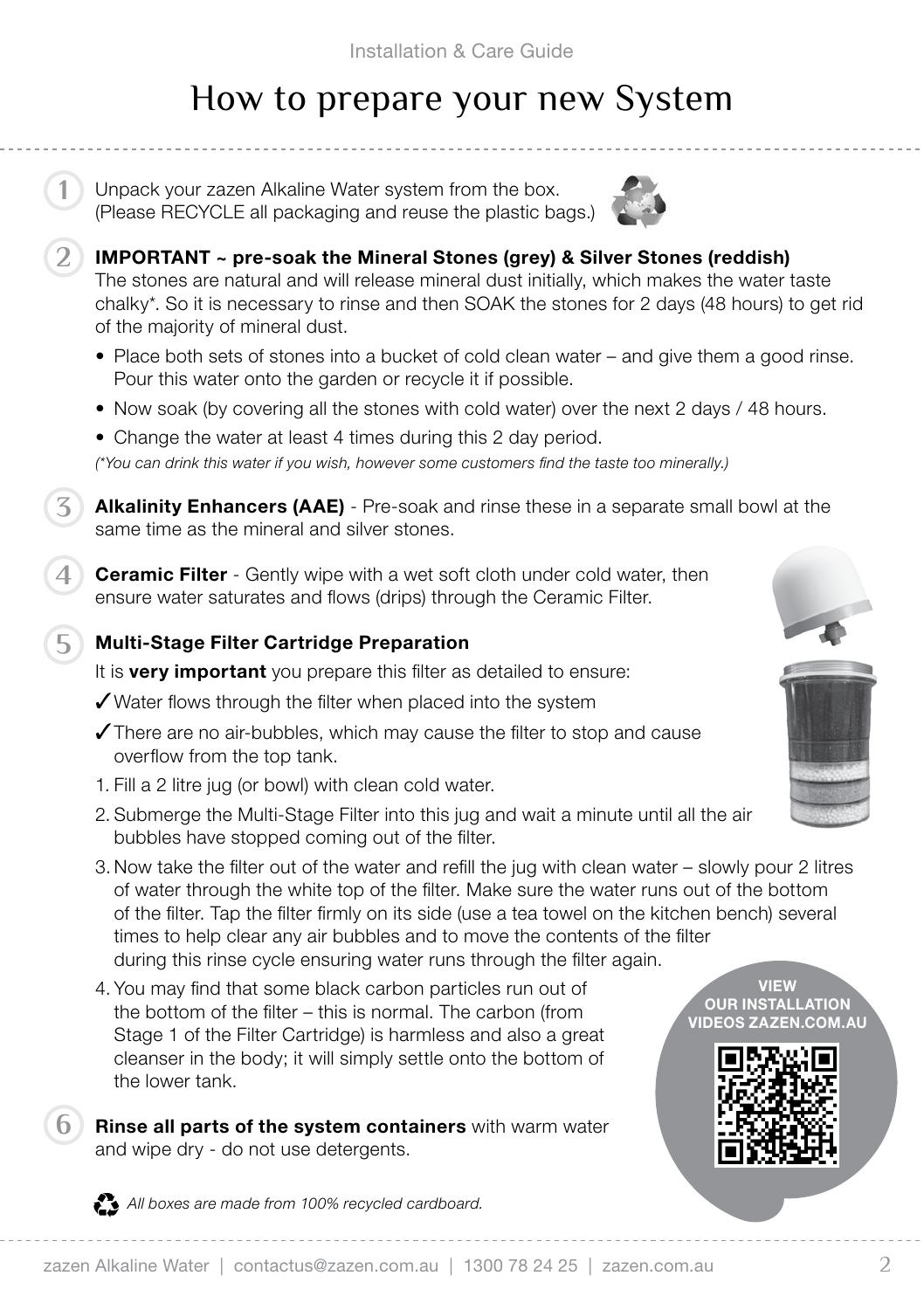# Care and Handling of the Optional Glass Bottom Tank

# IMPORTANT: PLEASE READ BEFORE HANDLING **THE GLASS TANK.** PIN

X NEVER LIFT the Glass Tank from the top rim.

X **NEVER LIFT** or try to move the Glass Tank when full of water



- 7 Do not drop Mineral and Silver Stones into the Glass Bottom Tank – this will result in damaging the Glass Tank – and void warranty.
- X Keep out of reach of small children who may pull the system over and cause the Glass Tank to break.
- X Do not drop or place the Glass Tank onto a hard surface, this may break or damage the Glass Tank. Ensure that you place it down onto a towel and/or place down gently at all times.

#### $\check{ }$  To lift the Glass Tank or move it – ensure you do the following:

- $\sqrt{\frac{2}{\pi}}$  Empty the Glass Tank of water by opening the tap and pouring into a bucket (empty to below the tap level).
- $\sqrt{\phantom{a}}$  Remove / lift the Upper Tank from the Glass (bottom) Tank.
- Surfall Mineral Stones and Silver Stones **BEFORE** lifting or moving.
- To lift the empty Glass Tank place your hands around the sides close to the bottom of the Glass Tank, hold firmly, move to position and place down gently **(do not** drop) especially onto hard surfaces to avoid damage or breakage.
- Sollet Place pre-rinsed Mineral Stones and Silver Stones carefully and ONE AT A **TIME** onto the bottom of the Glass Tank to avoid damaging the Glass Tank. Failure to do so may cause the

glass to chip or break and void warranty.



- $\angle$  The Glass Tank should always be placed onto the zazen base Stand and must be on a level stable surface.
- **/** When placing the Upper Tank onto the Glass Bottom Tank ensure the Upper Tank is empty of water and place the Upper Tank gently so as not to knock the Glass Tank.

Refer to the installation guide for installation and set up instructions.  $\checkmark$ 

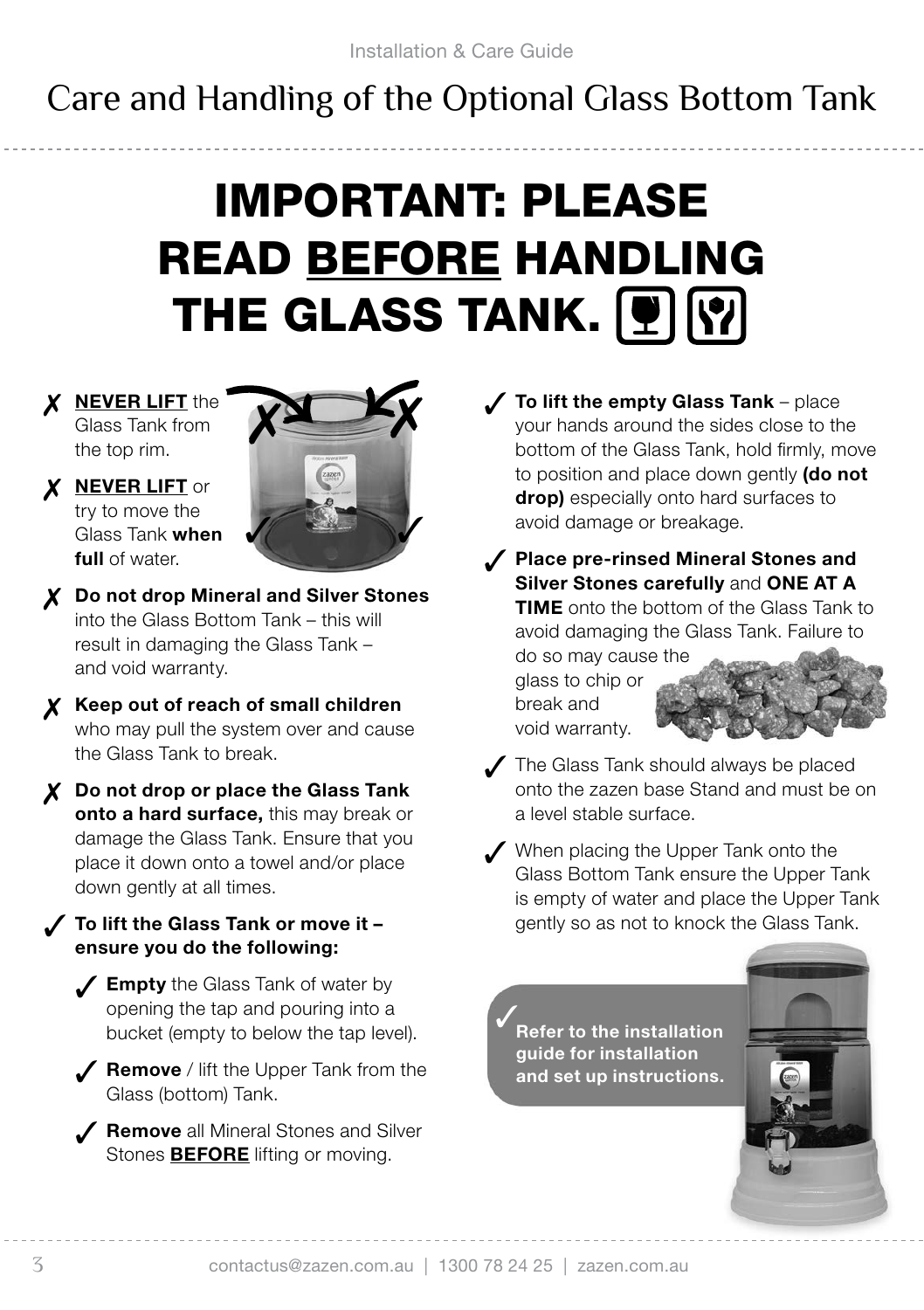### Assembling your zazen Alkaline Water System **with the BPA Free Plastic Bottom Tank**

Place the stand where you will sit your System.

**1**

- Place the lower tank onto stand. **2**
- Place the tap "A" through hole in the lower tank with a silicon washer "B" on each side. Screw the magnetic back "C" onto tap inside the bottom tank and tighten. **3**
- Put pre-soaked Silver Stones and Mineral Stones into lower tank. \*If you have Alkalinity Enhancers (AAE) balls sprinkle amongst the stones away from the back of the magnetic tap so they can't get sucked into the back of the tap. **4**
- Place the middle ring onto the lower tank rim. **5**
- Screw the Multi-Stage Filter Cartridge into cartridge connector and sit in middle ring (filter will hang in lower tank). **6**
- Place the silicon washer\* onto the Ceramic Filter stem and then insert the Ceramic Filter into the hole inside the upper tank. Fasten on with the filter nut\* and tighten. **7**
- Place the top tank onto the assembled lower tank. **8**
- Fill top tank with 4 litres of tap water and pop on the lid. **9**



Note: It will take 1½ to 2 hours to filter the 4 litre upper tank into the lower tank. Do this twice to fill your system. Once the lower tank is full, you cannot add more water to the upper tank or the system will overflow.

*\*Washer & nut come with Ceramic filter*

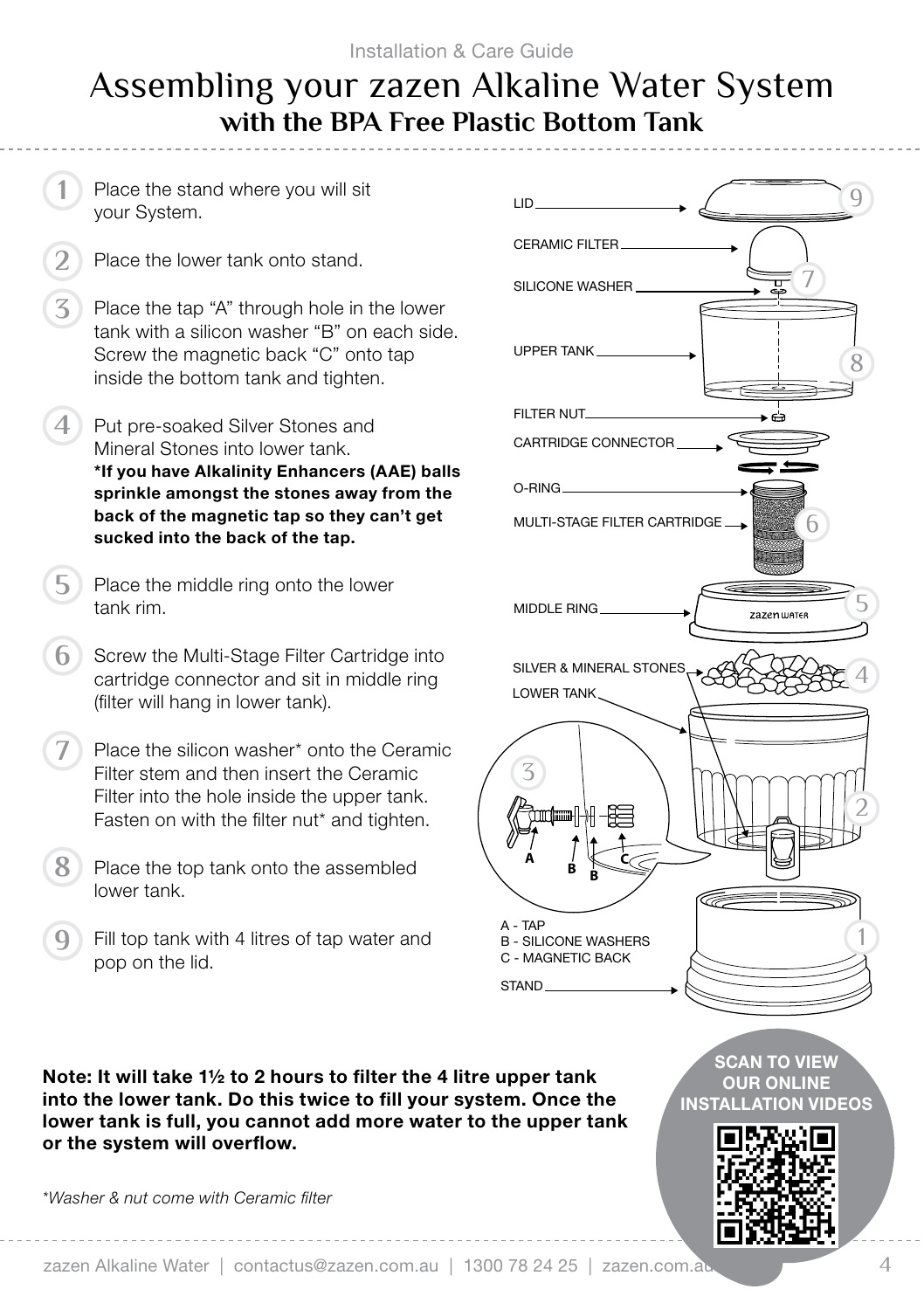### Assembling your zazen Alkaline Water System **with optional Glass Bottom Tank**

Read Care and Handling of the Glass Tank (over page) before proceeding. Place the stand where you will sit your System. Place the Glass Tank gently onto the Stand. Place the tap "A" through hole in the lower tank with a silicon washer "B" on each side. Screw the magnetic back "C" onto tap inside the bottom tank and tighten. Gently place pre-soaked Silver Stones and Mineral Stones ONE AT A TIME into the Glass Tank. \*If you have Alkalinity Enhancers (AAE) balls sprinkle amongst the stones away from the back of the magnetic tap so they can't get sucked into the back of the tap. **6** Screw the Multi-Stage Filter Cartridge into Cartridge Connector and gently sit in the top of the glass tank (filter will hang in lower tank). Place the silicon washer\* onto the Ceramic Filter stem and then insert the Ceramic Filter into the hole inside the Upper Tank. Fasten on with the Filter Nut<sup>\*</sup> and tighten. Gently place the Upper Tank onto the assembled Glass Tank. Fill Upper Tank with 4 litres of water and pop on the Lid. $\hat{ }$ 10 You will have 2 spare parts left over: 1 x BPA Free Bottom Tank & 1 x Middle Rim (not used with the Glass Tank).  $\heartsuit$  When you travel on holiday remember to pack your zazen Water System in your car using the BPA Free bottom tank instead of the Glass Tank. ^Note: It will take 1½ to 2 hours to filter the 4 litre upper tank into the lower tank. Do this twice to fill your system. Once the lower tank is full, you cannot add more water to the upper tank or the system will overflow. *\*Washer & nut come with Ceramic filter* LID **1 2 3 4 5 7 8 9**

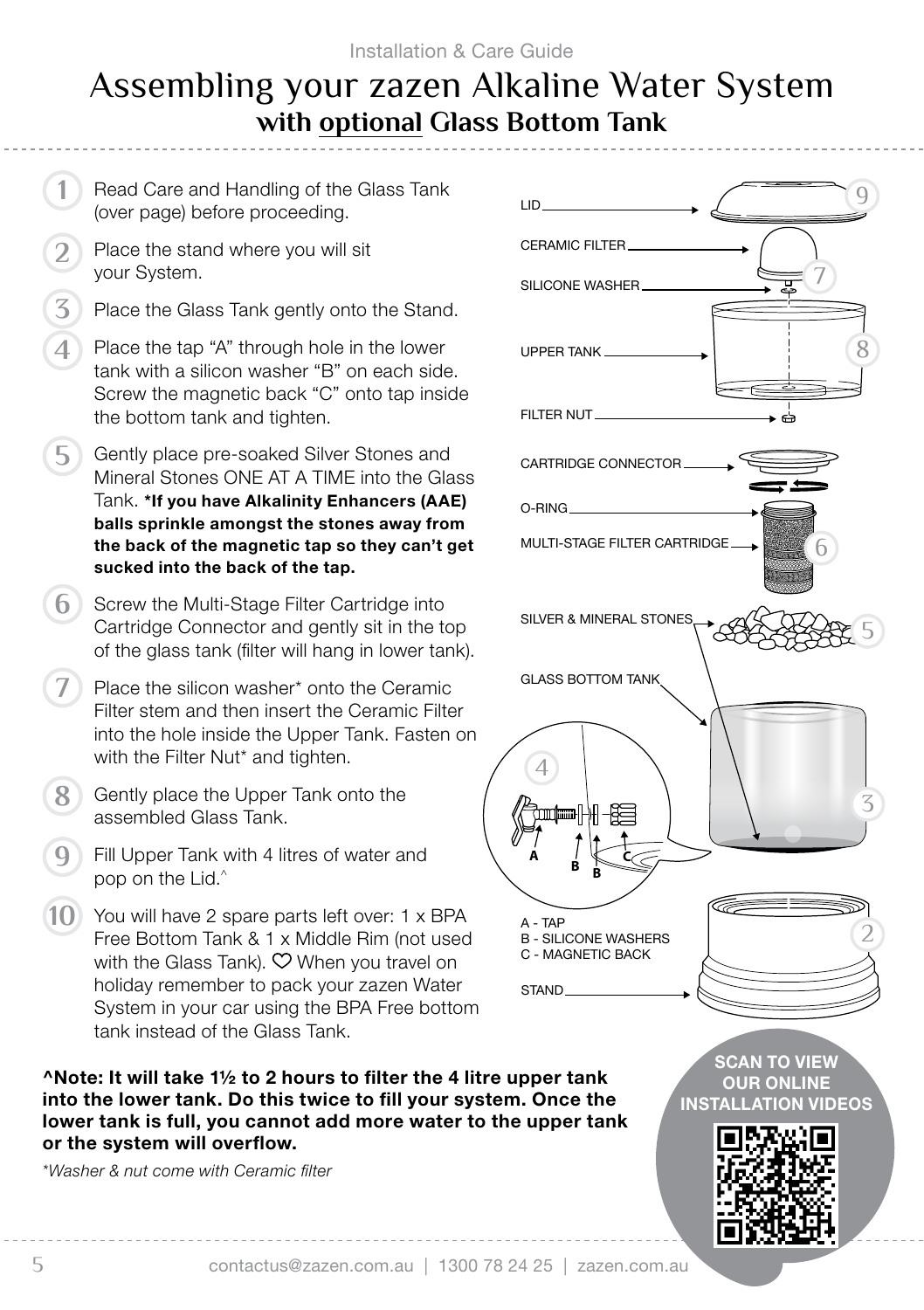# General Cleaning & Performance Tips **Watch our Videos online at www.zazen.com.au**

Clean the Ceramic Filter



You will need to clean your ceramic filter on a regular basis – it may turn orange, blackish or brown due to the "organic matter" in your source water. This is normal. The ceramic does NOT let this matter through.

**Cleaning** – take the top tank with the Ceramic Filter attached to the sink. Using a wet clean cloth – gently wipe the ceramic and you will find that most of the orange or brown build up will wipe off. Rinse with cold clean water. The ceramic filter will become discoloured naturally due to the source water – you can use lemon juice or white vinegar to help whiten it.

*Never use detergent to clean the Ceramic filter.*

System Annual Clean When you change your Ceramic Filter & Silver Stones each year, it is an ideal time to clean out the inside of the lower tank with a clean cloth and warm water. You can also soak your Mineral Stones for a few minutes in hot water to reinvigorate them - let them cool before placing back in your system.

The Flow Rate is Slower than Normal

This means you need to clean the Ceramic Filter so please follow the instructions above.

# Questions our Customers often ask us



| During Initial<br>Setup           | -------<br>Why does my water still taste minerally even though I<br>have rinsed and soaked the stones? The zazen Mineral<br>Stones are natural stones and will take a few days to settle<br>down before your water tastes beautiful. If you follow the instructions and<br>pre-soak the stones this will speed up this process. The water is safe to<br>drink if you don't mind the taste, otherwise put on the garden.                                                                                                                                                                                                                                                                                                                                                                                                                                      |
|-----------------------------------|--------------------------------------------------------------------------------------------------------------------------------------------------------------------------------------------------------------------------------------------------------------------------------------------------------------------------------------------------------------------------------------------------------------------------------------------------------------------------------------------------------------------------------------------------------------------------------------------------------------------------------------------------------------------------------------------------------------------------------------------------------------------------------------------------------------------------------------------------------------|
| <b>BPA</b> Free<br><b>Plastic</b> | <b>ELUORIDE</b><br>Is the zazen plastic safe? Our plastic is made from ABS plastic<br>BPA FREE<br>which is free from BPA (Bisphenol-A).                                                                                                                                                                                                                                                                                                                                                                                                                                                                                                                                                                                                                                                                                                                      |
| Leaks                             | My zazen Water system is leaking - help! There are only 3 ways your<br>system will leak and this is easily fixed as follows:<br>1. Magnetic Tap has been over-tightened - if your system is leaking from<br>around the magnetic tap it means the back of the tap has been over-<br>tightened. This pushes out the silicone washers and they cannot seal the<br>unit around the tap hole. Simply empty the lower tank and take off the top<br>part of the system. Unscrew (loosen) the back of the tap a little and check.<br>2. Overfilling - The bottom tank holds 8 litres of water ONLY. You cannot fill the<br>Upper tank if the bottom tank is already full, otherwise water will overspill.<br>3. The Multi-Stage Filter has an air bubble and has stopped flowing - Please<br>remove Filter Cartridge and follow instructions on Page 2 Step 5 again. |